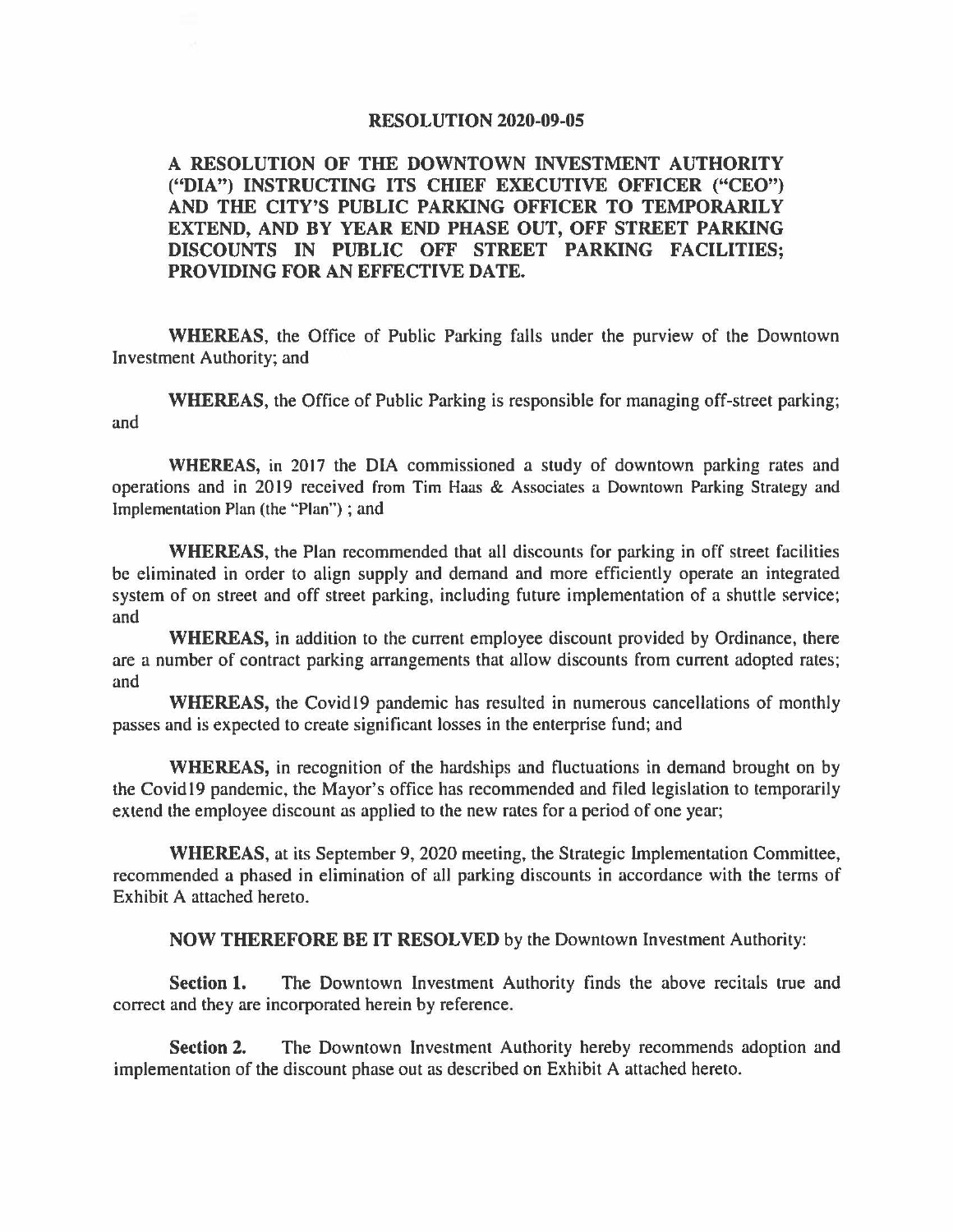Section 3. The Effective Date of this Resolution is the date upon execution of this Resolution by the Chair of the DIA Board.

WITNESS:

DOWNTOWN INVESTMENT AUTHORITY

in Chairmond

Ron Moody, Chairman

 $\frac{1}{6}$  2020  $\overline{\mathbf{A}}$  $\overline{Date}$ 

VOTE: In Favor:  $\frac{7}{(Mark)^2}$  Opposed:  $\frac{7}{(Mark)^2}$  Abstained:  $\frac{7}{(Mark)^2}$